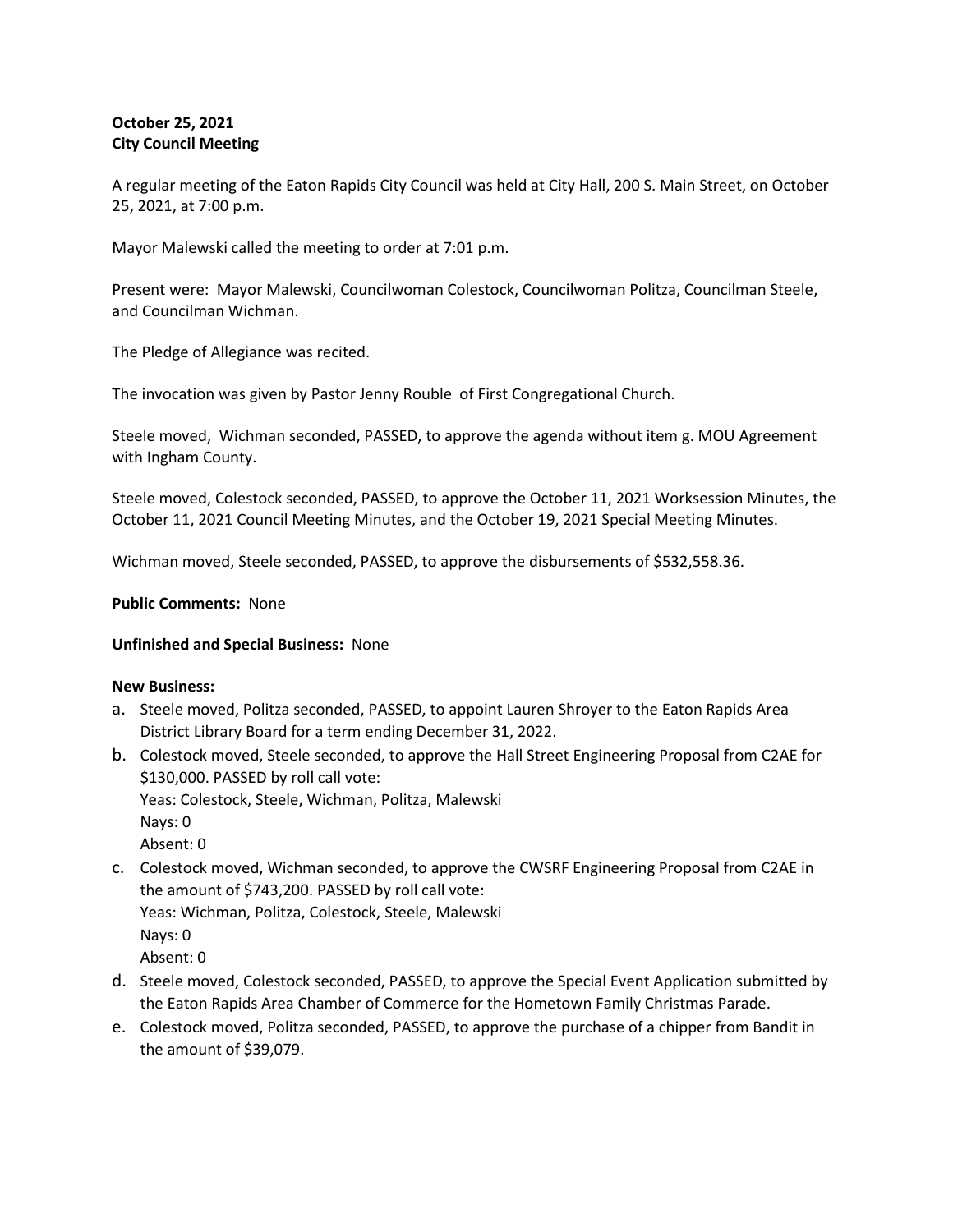Council Meeting Minutes -2- October 25, 2021

- f. Wichman moved, Colestock seconded, PASSED, to approve the proposal from Pixelvine for website redesign, support, and site hosting.
- g. Removed
- h. Steele moved, Colestock seconded to adopt Ordinance 2021-09 an Ordinance to amend Section 1.40 to Article I, Appendix A, and to add Section 23.60 to Article XXIII, Appendix A, Zoning Ordinance, of the Codified Ordinances of City of Eaton Rapids, Eaton County, Michigan; and to create a Commercial Adult Use Marihuana Facilities Overlay District. PASSED by roll call vote: Yeas: Steele, Politza, Colestock, Wichman, Malewski Nays: 0

Absent: 0

i. Steele moved, Wichman seconded to adopt Ordinance 2021-10 an Ordinance to amend Article I of Chapter 23-13 and 23.6, Marihuana Establishments, of the Codified Ordinances of City of Eaton Rapids, Eaton County, Michigan, to allow for the Operation of Medical Marihuana Facilities within the City of Eaton Rapids. PASSED:

Yeas: Politza, Wichman, Colestock, Steele Nays: Malewski Absent: 0

j. Steele moved, Wichman seconded, to adopt Ordnance 2021-11 to amend Article II of Chapter 23, and amend Sections 23-16, 23-17, 23-18, 23-19, and 23-20 Marihuana Establishments, of the Codified Ordinances of City of Eaton Rapids, Eaton County, Michigan, to allow for the Operation of Certain Adult Use Marihuana Establishments with the City of Eaton Rapids. PASSED: Yeas: Colestock, Wichman, Politza, Steele Nays: Malewski Absent: 0

## **Public Comments:**

Dan Nepstad, 290 Cherry St., commented on the sewer issues he's experienced on Cherry St.

Michael Pettit, 141 S. Main St., commented on the Riverwalk and Pettit Hardware's riparian rights.

#### **Reports:**

Building Official Hummel reported that the Planning Commission will conduct several public hearings at their November meeting.

Clerk Boomer provided an update on absentee voting for the November election.

Councilman Wichman reported that he's enjoying the Arts Council Scarecrow Contest.

Councilman Steele thanked staff for all their hard work.

Councilwoman Politza thanked City Staff.